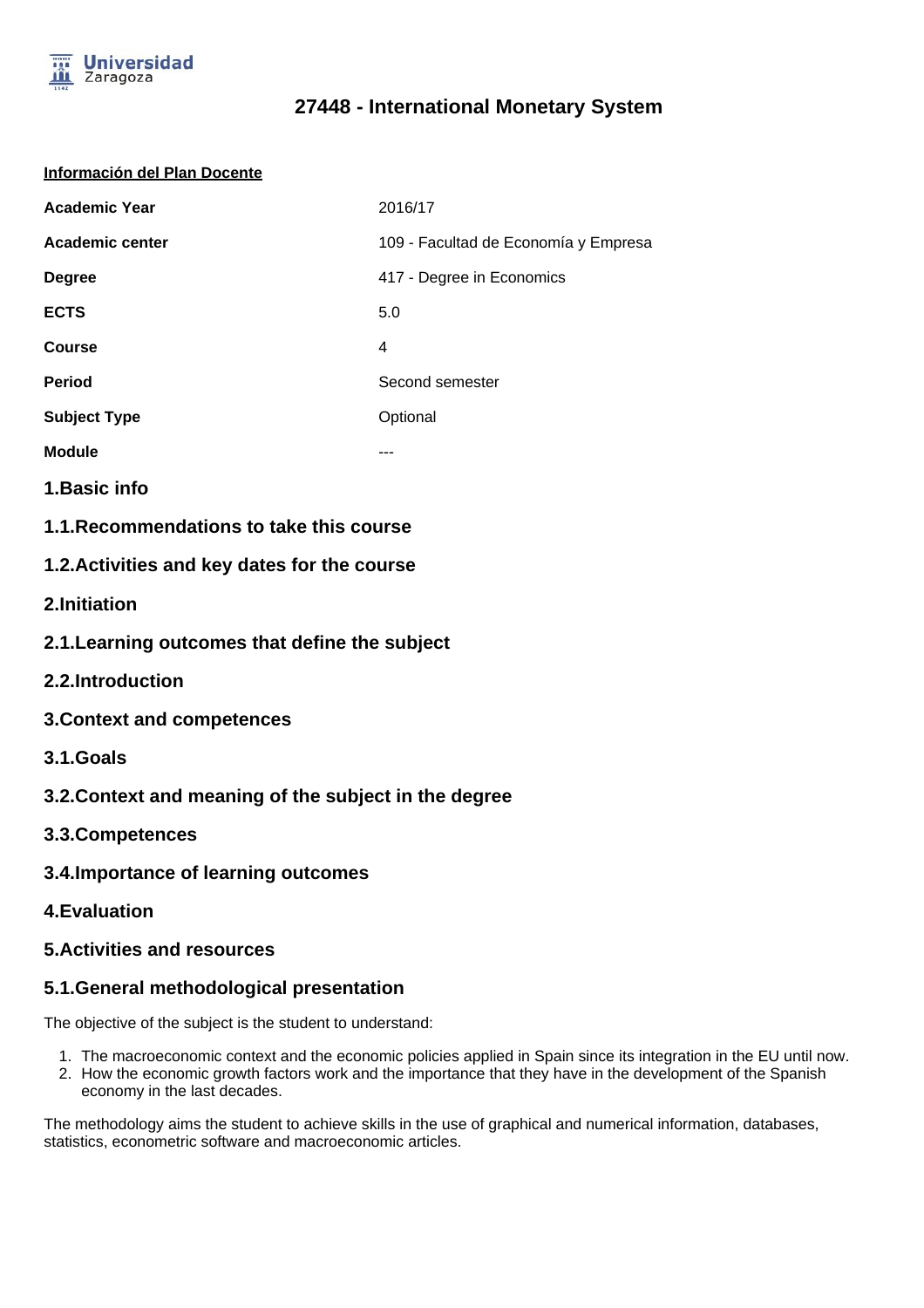

### **27448 - International Monetary System**

#### **5.2.Learning activities**

#### **5.3.Program**

#### **PART 0: INTRODUCTION TO THE INTERNATIONAL MONETARY SYSTEM**

- 0.1- Macroeconomics of an open economy
- 0.2 Balance of payments

#### **PART 1: FOREIGN EXCHANGE MARKET AND EXCHANGE RATES**

- 1.1 The exchange rate as a price in the currency market
- 1.2 The balance of stocks in the foreign exchange market
- 1.3 Money, interest rates and exchange rates
- 1.4 Relative prices and exchange rate in the as long term
- 1.5 The production and the exchange rate in the short term

#### **PART 2: EXCHANGE RATE AREAS AND MONETARY POLICY COORDINATION**

- 2.1 Intervention in the foreign exchange markets
- 2.2 Fixed and flexible exchange rates regimes
- 2.3 Costs and benefits of monetary integration

#### **PART 3: THE INTERNATIONAL MONETARY SYSTEM**

- 3.1 The Gold Standard and the dollar as reserve currency
- 3.2 The managed float of the seventies
- 3.3 EMS and the euro in the context of the current IMS
- 3.4 Financial Globalization

## **5.4.Planning and scheduling**